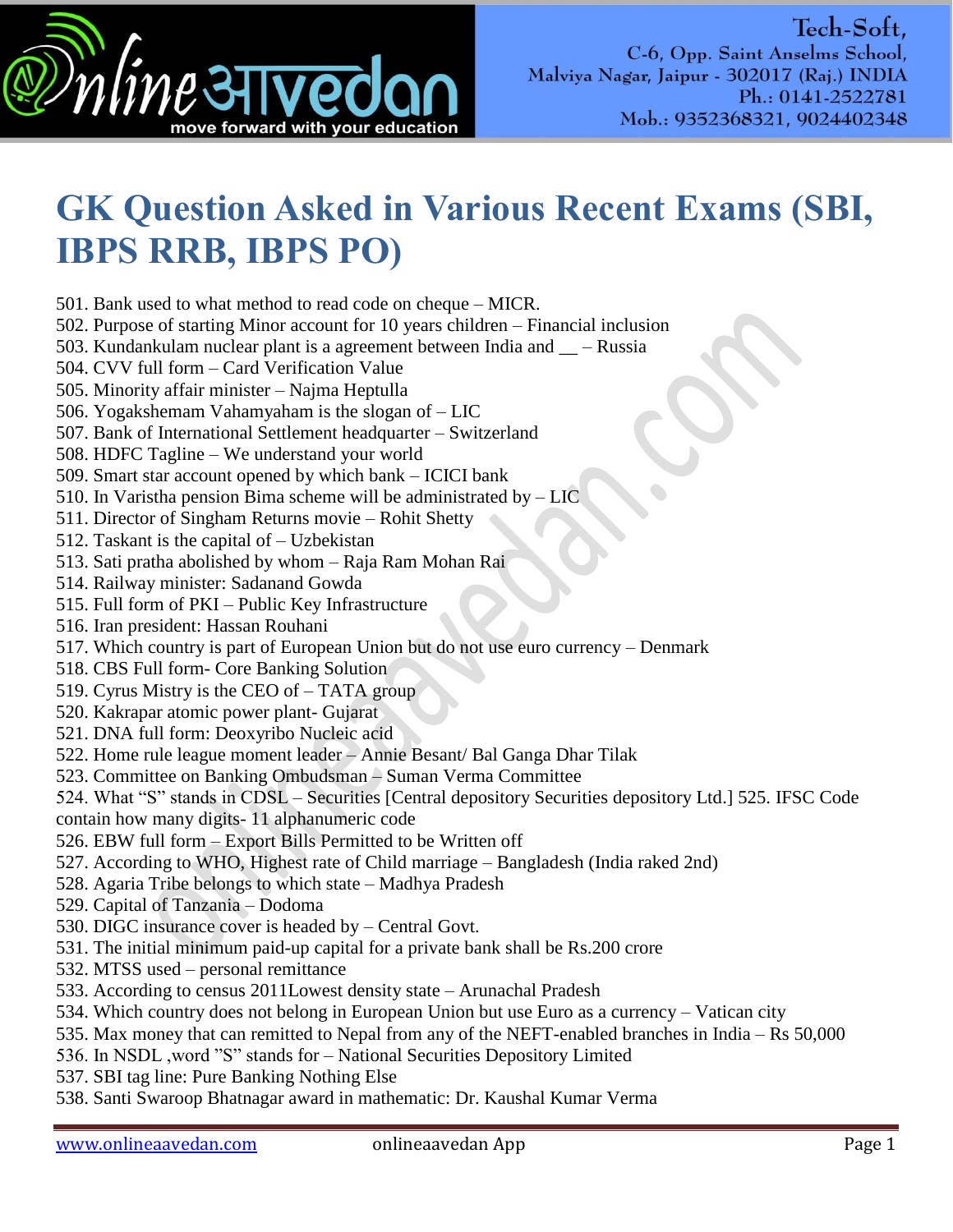

- 539. Bank celebrate 150 years with Sri Lanka: SBI
- 540. Cheque amount written is called exchange of notes done by customer
- 541. Overnight money needed by bank from RBI on which rate bases: MSF
- 542. Poverty elevation minster Ramvilas Paswan
- 543. CPI full form: Consumer Price Index
- 544. Urban dev and Parliament minister: Venkaiah Naidu
- 545. Who won bronze medal in swimming in 2014 Asian Games: Sandeep Sejwal
- 546. Jai hind slogan given by Subhash Chandra Bose
- 547. Capital of Turkey: Ankara
- 548. BSE is given trade facility online
- 549. Who gave the principle of objects submerged partially or fully in water Archimedes
- 550. ASBA full form-Application Supported by Blocked Account

551. Kakrapar nuclear power plant is located at which place? – Maharashtra

552. Recently which bank has launched six digital touch banking branches across the nation? – State Bank of India

553. \_\_\_\_\_\_\_\_ announced a new liberal visa policy for nationals of Afghanistsan on humanitariangrounds. – India

554. \_\_\_\_\_\_\_\_announced to honour Shahrukh Khan with Officer of the Legion of Honour for his contribution to Cinema? – France

555. What stands for NPA? – Non Performing Assets

556. A book Blood Feud: The Clintons vs. the Obamas has been released, recently. Who is the author of the book? – Edward Klein

557. JP Morgan cut India's GDP growth projection for 2014-15 to \_\_\_\_\_\_\_\_\_\_percent from 5.3 percent. – 5.1 558. Recently John Kerry visited India. He is the Secretary of State of which country? – USA

- 559. Who is the Union Civil Aviation Minister at present? Ashok Gajapathi Raju
- 560. Who is the Director of the film 'Mary Kom'? Omung Kumar
- 561. What is the currency of China? Yuan
- 562. Recently RBI extended the timeline for full implementation of Basel III norms to \_\_\_\_\_\_instead of 31 March 2018. – 31 March 2019

563. \_\_\_\_\_\_\_\_\_\_\_\_\_is a financial instrument by which company invite the public to invest their money in the company and investor can become a partner of the company. – Equity

564. Recently N.R. Narayana Murthy, the founder and executive Chairman of \_\_\_\_\_was honoured with the 2014 Canada India Foundation Chachalani Global Indian Award in Toronto, Canada . – Infosys

565. \_\_\_\_\_\_\_\_\_ celebrated as World Citizen Day? – November 19

566. The bank should have net profit for the last \_\_\_\_\_\_\_\_consecutive years to be permitted to set up the joint venture company for undertaking the insurance business with risk participation subject to safeguards. – five 567. \_\_\_\_\_\_\_\_\_\_\_\_is the process of stopping the flow of the physical cheque issued by a drawer at some point with the presenting bank en-route to the drawee bank branch. In its place an electronic image of the cheque is transmitted to the drawee branch by the clearing house. – Cheque Truncation

568. Section 35(6) of the\_\_\_\_\_\_\_\_, empowers NABARD to conduct inspection of State Cooperative Banks (SCBs), Central Cooperative Banks (CCBs) and Regional Rural Banks (RRBs). – Banking Regulation Act,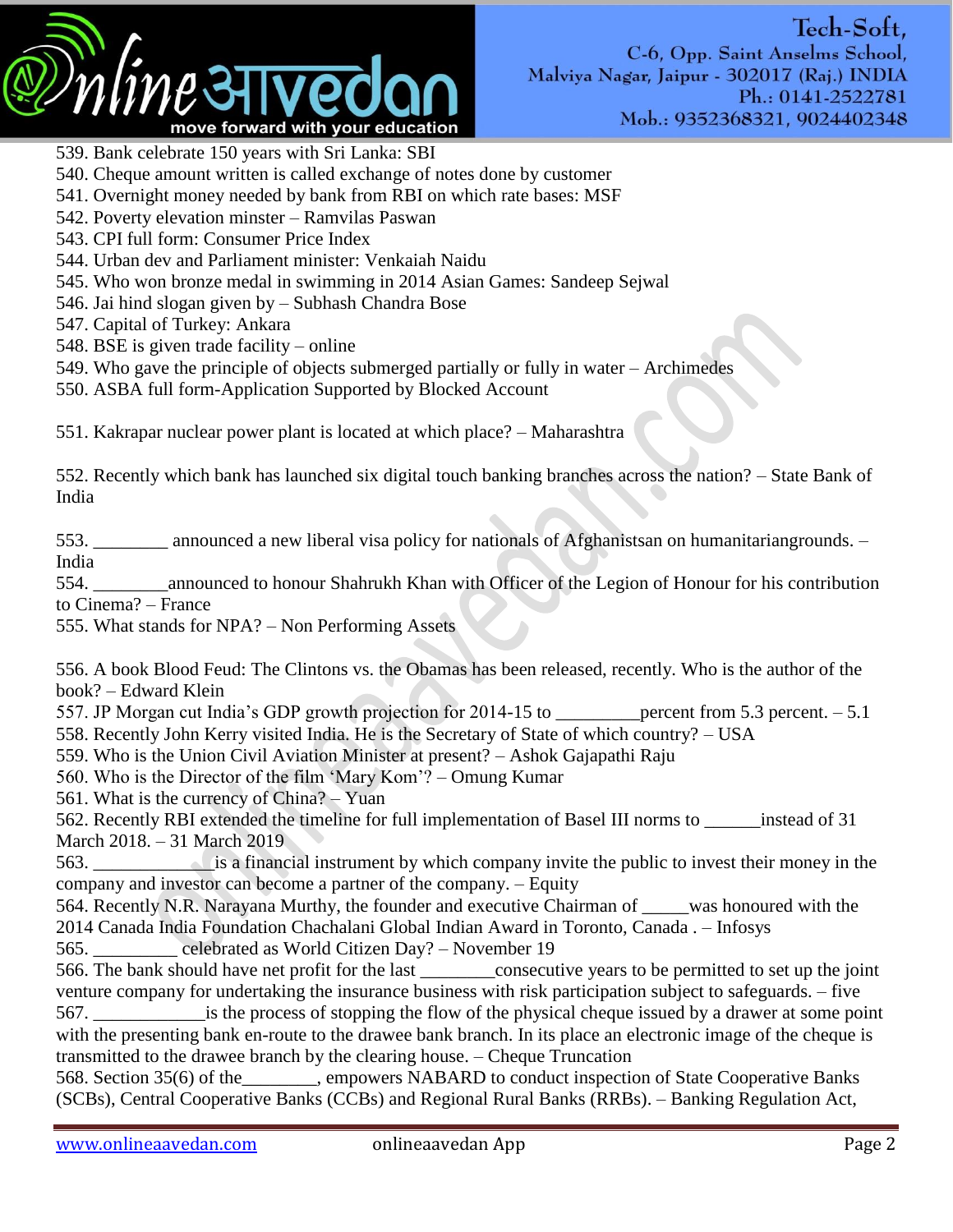

1949

569. Recently \_\_\_\_\_\_\_Navy and Republic of Singapore Navy (RSN) conducted annual bilateral naval exercises named SIMBEX 2014 in Andaman Sea. – Indian

570. \_\_\_\_\_\_\_\_\_\_\_\_\_ has been appointed Chairman of the Cauvery Water Disputes Tribunal, recently. – Justice B.C. Chauhan

571. **Example 31.** is NOT a basic approach to measure GDP? – Investment Approach

572. What is the tagline of Allahabad Bank? – A tradition of trust

573. ————————— financial years the benefits of Indira Awas Yojana has also been extended to minorities? – 2006-07

574. What is the allocation for Beti Bachao Beti Padhao Scheme in the Budget 2014-15? – Rs. 100 Crore

575. What is the enhanced FDI limit in Defence Sector? – 49 per cent

576. What is the rank of India in Human Development Index 2014? – 135

577. Which country will host G8 Summit in 2015? – France

578. Who is the Chairman of Tax Administration Reform Commission (TARC)? – Parthasarathi Shome

579. Who is Union Minister of Chemicals and Fertilizers? – Ananth Kumar

580. What is the tagline of Syndicate Bank? – Your Faithful And Friendly Financial Partner

581. Which bank has started cardless cash withdrawal from its ATMs? – ICICI Bank

582. National Housing Bank is a subsidiary of- RBI

583. What is the initial capital infused by the Government of India in Bhartiya Mahila Bank(BMB)? – s. 1000 crore

584. ——————- is not related with Negotiable Instruments Act 1881? – Hundi

585. ————————- is an Atomic Power Project located in Uttar Pradesh? – Narora

586. Hewlett & Packard which has recently announced its business to be split into two parts is associated with – Computer and Hardware

587. Which state has highest sex ratio as per the Census 2011? – Kerala

588. Mars Orbiter Mission reached on Mars on which day? – 24 September

589. Swachhta Udyami Yojana has been launched by which ministry? – Ministry of Social Justice and Empowerment

590. Cairo is the capital of which country? – Egypt

591. What is the full form of GDR? – Global Depositary Receipt

592. Who is the union minister of Tribal Affairs? – Jual Oram

593. Full form of IRDA is – Insurance Regulatory and Development Authority.

594. What is the percentage of liquidity coverage ratio (LCR) threshold set for January 2015 that have to be met by the banks as per a recent revision in liquidity guidelines under the Basel-III framework by RBI? – 60 per cent

595. Which country was runner up in the game of Kabaddi when India completed a golden double in men's as well as women's

596. category in Asian Games 2014? – Iran

597. What is the capital of South Korea? – Seoul

598. What is the tagline of ICICI Prudential Life Insurance Company Limited? – Zimmedari ka humsafar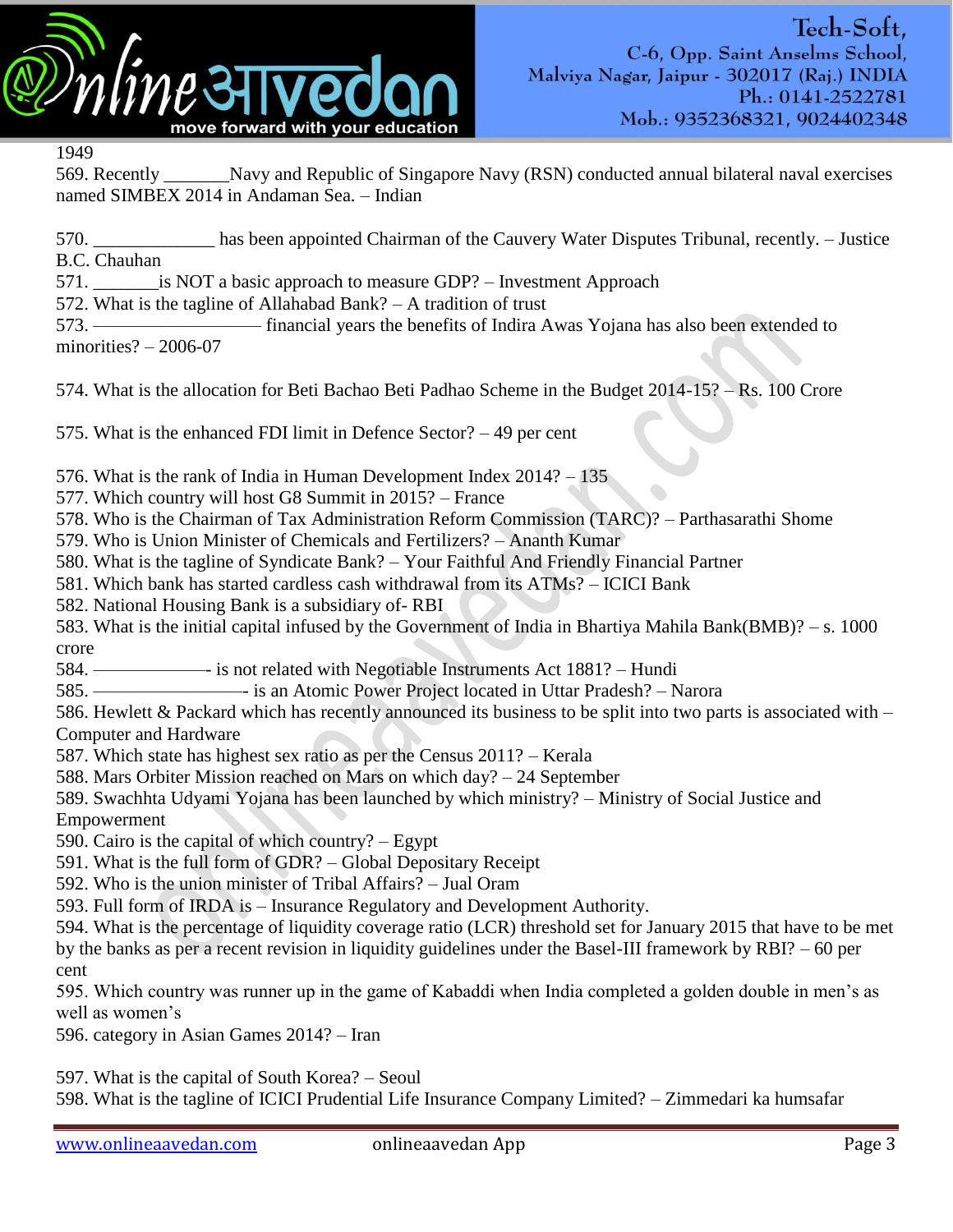

599. What was the old name of Axis Bank? – UTI Bank 600. ————————— countries DON'T have dollar as its currency? – Sweden 601. "Hundi" is – equivalents of cheques issued by indigenous bankers. 602. What does 'M' stands for in  $OMO? - Market$ 603. What was the name given to The 2014 Hong Kong protests,against proposed electoral reform in the country? – Umbrella Movement 604. Banks declare an Asset as Non Performing where the interest / principal is in arrears for more than -90 days 605. Who among the following was popularly called as ‗Loknayak'? – Jai Prakash Narayan 606. What was the codename given to first nuclear explosion conducted by India's in 1974? – Smiling Buddha 607. SBI has launched multi-currency card in association with which of the following companies? – Master Card 608. ——————— states Kathakali dance form is associated? – Kerala 609. Who was chosen as Most Valuable player among Indian medalists in Asian Games 2014? – M. C. Mary Kom 610. What is the name of the committee set up to examine the current monetary policy? – Urjit Patel Committee 611. What is Currency of Algeria? – Dinar 612. What is Universal Banking ?- Provision of commercial and investment services 613. MacMohan line is in between which two countries? – India and China 614. When banks invest in government securities by depositing collateral, it is called – Asset Securitization 615. G.N Bajpai committee is related to which of the following? – National Pension Scheme 616. ——————- is a foreign bank? – HSBC Bank 617. RBI announces STAR SERIES notes recently. What is it? – replacement of defectively printed notes 618. In Jan Dhan scheme which of the following will provide the accident cover under the scheme? – HDFC ergo 619. What is India's number in mars mission, among Asian countries? – 1st 620. World investvment report issued by – UNCTAD 621. ————————- currencies is not included in SBI multicurrency scheme ? – Yen 622. Expand CIBIL – Credit Information Bureau India Limited 623. Ram Naik governor of which state – Uttar pradesh 624. CRR stands for – Cash Reserve Ratio 625. What is the currency of Egypt? – Pound 626. Who is the Governor of Kerala? – P. Sathasivam 627. What is the minimum amount to be deposited in PPF per month? – Rs. 500 628. How many IIMs will be established as per Budget 2014-15? – 5 629. Who is H.L. Dattu? – Chief Justice of India 630. Which is the least populous state of India as per Census 2011? – Sikkim 631. What is the name of the bank account opened for childrenabove 10 years of age by ICICI? – Smart kid account 632. Who is the CM of Tamil Nadu? O. Paneerselvam 633. What is the slogan of Jan Dhan Yojana? – Mera Khata Bhagya Vidhata 634. Lionel Messi is associated with which sport? – Football 635. Expand IFSC – Indian Financial System Code 636. Who won the Nobel piece awrd 2014? Kailash Satyarthi and Malala Yousafzay

637. Who belongs to tennis? options were – djokovic, federer, messi